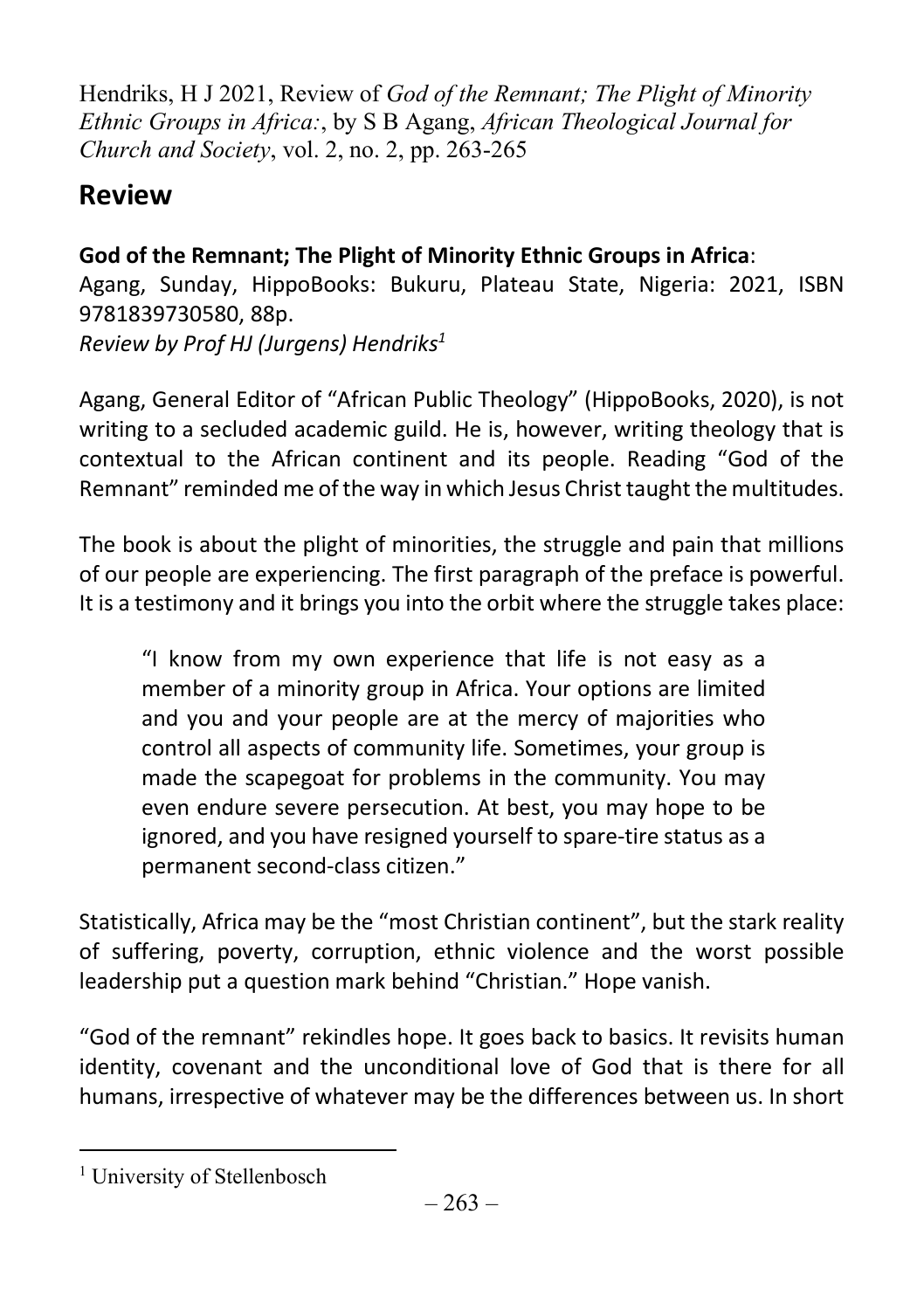clear strokes, like a master painter, the author takes one through biblical history and the world as we know it. It reminded me of the blind man whom Jesus healed. The eyes of the reader can suddenly see the patterns of history, the patterns repeated to this very day in the world and, sadly, in the church too. Once you are able to see, hope is rekindled.

The book explains the role of the remnant. The strength of the church never was in being a majority, not in numbers. The strength of the church is in being called and in setting out on a journey. It lies in being a blessing to the world and all its peoples. The remnant concept is explained by illustrating it in the lives of minorities. It started with Abraham and his family being called to the final illustration in the life, death and resurrection of Jesus Christ who, with twelve disciples and an undisclosed number of women changed the world.

Scripture functions throughout the book as the basic platform from which the ever-present pattern of the covenantal relationship, with its ups and downs, is portrayed. Through faith and obedience, a remnant always survived and returned to the promised land (OT) to the faith community that followed Christ (NT). One begins to understand the concept of a "promised land" that is more than an earthly abode.

The book also illustrates how paradise is lost, how exile happens, how power corrupts… the myriad ways of losing your way and ending in misery.

Thus, by looking at biblical and ecclesial history, one discerns how spiritually and existentially dangerous the power of being part of a majority is. The author could have illustrated this concept with the biblical principle that there is no peace without justice. There is no future without justice to all, to all minorities.

The book provides guidance for minorities. Hate and revenge do not lead to peace and justice. Here the author could make use of Desmond Tutu's "No future without forgiveness." (Tutu, Desmond M., 1999, No future without forgiveness, Doubleday, New York.)

One aspect of the book that I found particularly helpful was the emphasis on assumptions. We are not always aware of our assumptions. Quite often assumptions are not in line with the basic Christian values. Both ethnic majorities and minorities have to scrutinize their assumptions. In this respect